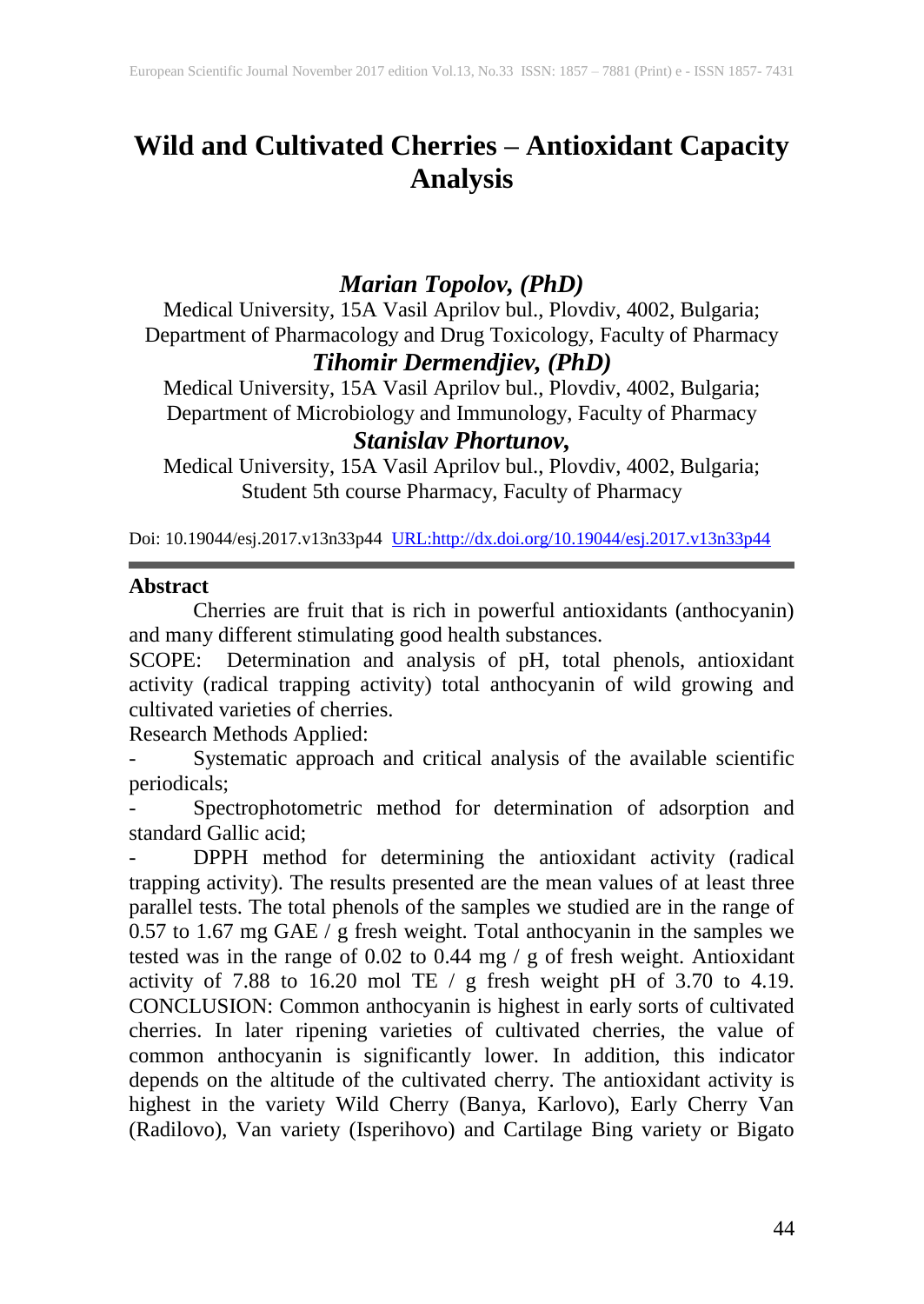Burla (Novo Selo). Therefore, this indicator depends on the altitude and ripening time of the fruit.

**Keywords:** Cherries, phenols, anthocyanin, antioxidant activity, pH

#### **Introduction**

Cherries are fruit that is rich in powerful antioxidants (anthocyanin) and many different stimulating good health substances.

They are rich in flavonoids. They contain quercetin - powerful antiinflammatory substance that relieves pain in the joints and protects against eye diseases. Cherries are rich natural source of vitamin C that helps the production of collagen, maintains the healthy appearance of the skin and hair and successfully fights the viruses and bacteria. Phenols are hydroxyl derivatives of benzene, wherein the hydroxyl group is directly attached to the aromatic nucleus.



Depending on the number of hydroxyl groups, the phenols are monovalent, divalent, trivalent and polyvalent. More complex phenols can contain more than one phenolic residue in their molecule and are therefore divided into monophenols, diphenols, triphenols and polyphenols. The most famous monovalent monophenol is carbol.

Polyphenols are:

**Tannins** 

Lignins

Flavonoids (Catechins, leucoanthocyanidins, dihydrochalcone, halcones, anthocyanidin, anthocyanin, flavones, flavonols, flavanolol)

According to the National Cherry Growers & amp; Industries Foundation in USA: The potential role of sweet cherries in cancer prevention is due mainly to the content of anthocyanins, especially cyanidine.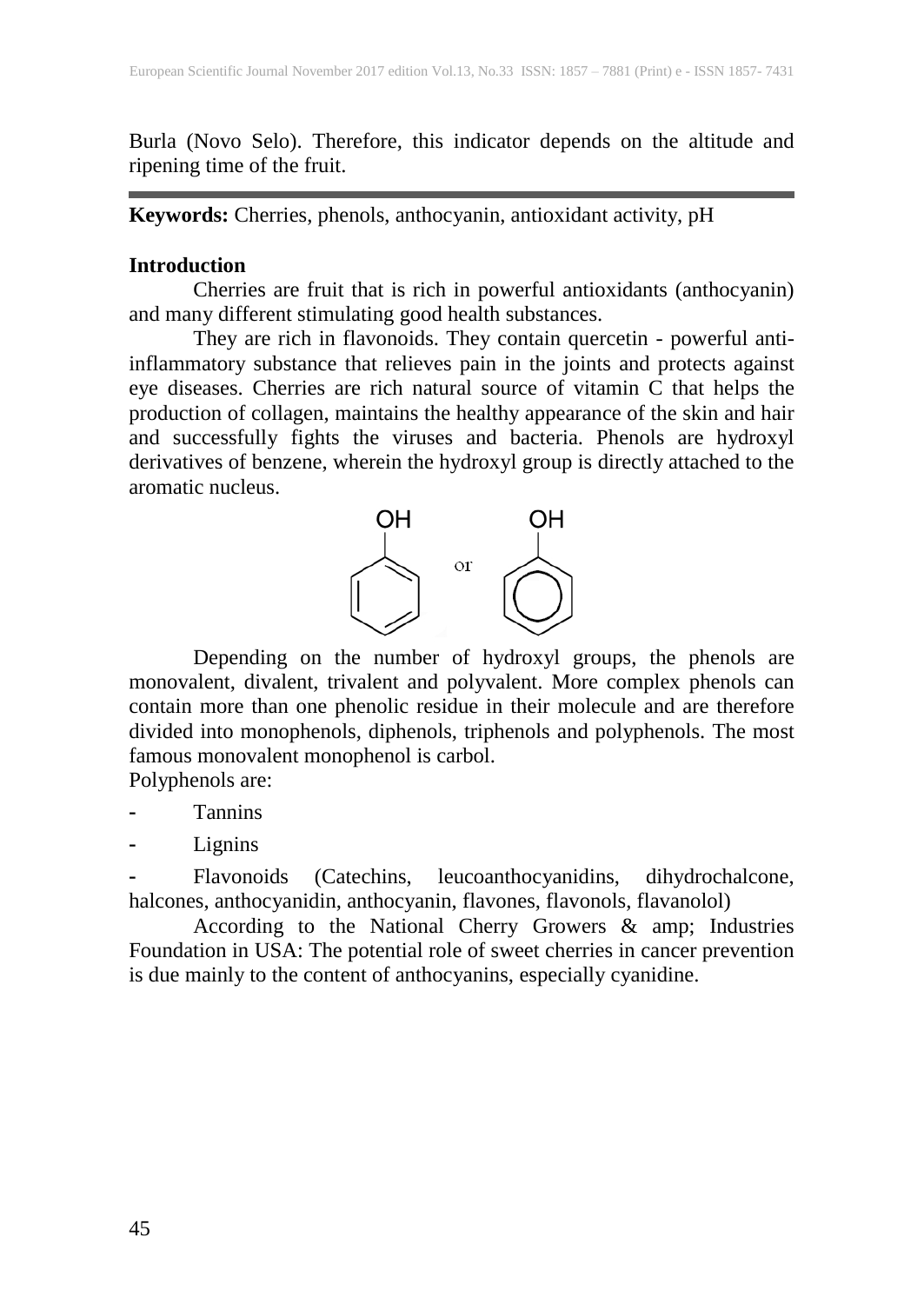

Cherries contain ellagic acid - a powerful chemical compound blocking an enzyme required for the development of cancer cells. Cherries are also rich in anthocyanin - antioxidant used by the body in the production of substances to prevail disease.



The fruit also has anti-inflammatory properties that relieve suffering such as rheumatoid arthritis and gout.

SCOPE: Determination and analysis of pH, total phenols, antioxidant activity (radical trapping activity) total anthocyanin of wild growing and cultivated varieties of cherries.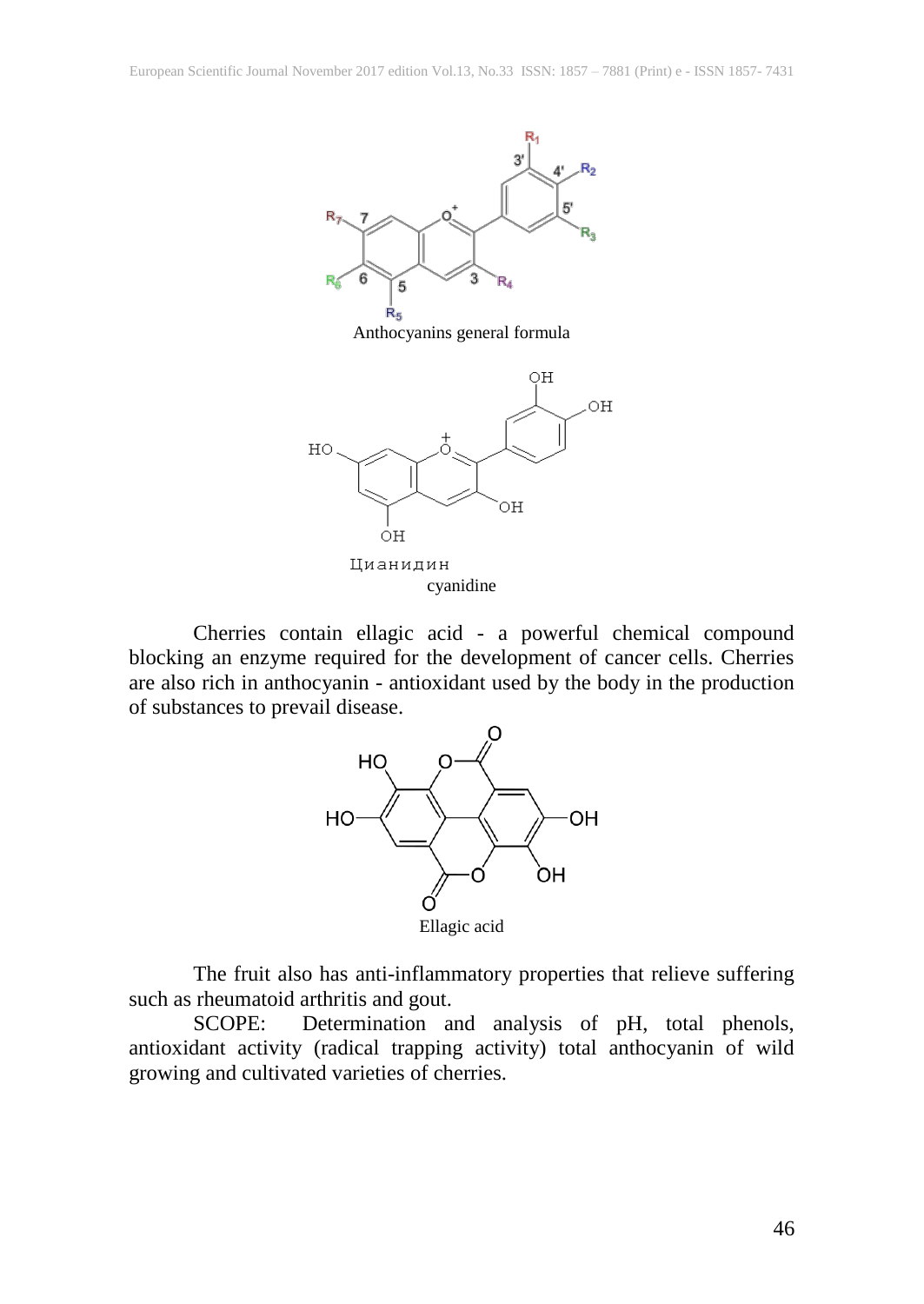## **Material and methods**

Object of the study: Antioxidant characteristics of wild growing and cultivated cherry varieties.

Wild Cherry (Banya, Karlovo – 295 m. altitude)

Early Van Cherry (Radilovo – 367 m. altitude)

Van Cherry (Isperihovo – 234 m. altitude)

Cartilage Bing or Bigato Burla (Novo Selo – 170 m. altitude)

Timespan: Timespan of the study – May through July 2017 y.

Place of study: Laboratory of the University of Food Technologies Plovdiv and Laboratory of Pharmaceutical Analysis of the Medical University of Plovdiv.

Research Methods Applied:

Systematic approach and critical analysis of the available scientific periodicals;

Spectrophotometric method for determination of adsorption and standard Gallic acid;

DPPH method for determining the antioxidant activity (radical trapping activity).

Used Apparatus:

Analytical scale KERN ABJ 220-4M;

Spectrophotometer Camspec М107, UK; pH-determiner;

Standardised pH determiner with pH 4,0 and 7.0 standard buffer solutions (WTW inoLab pH 7110, Germany);

Standardised pH meter with pH 4,0 and 7.0 standard buffer solutions Denver Instrument Ultra Basic.

Reagents and solutions:

To determine common phenols:

7.5 % Na2CO3 and Folin-Ciocalteus phenol reagent (Sigma) - a 5 times diluted reagent is used.

To determine antioxidant activity by DPPH method:

0,1 М DPPH reagent: 10 mg.DPPH (2,2–Diphenyl–1-picrylhydrazil) dilutes in 250 ml methanol.

To determine common antocyanins:

Buffer with pH 1.0 (potassium chloride, 0.025 M)

Buffer with рН 4.5 (sodium acetate, 0.4 М)

НС1 (to adjust рН)

Sample preparation.

Samples of fresh cherries are cut into pieces and then homogenized with a blender to a homogeneous mass. Weigh 8 grams (analytical scale KERN ABJ 220-4M) from the sample and quantitatively transfer it into a 50 ml volumetric flask with ethanol and volume is brought to the mark. The sample is homogenized and stays at room temperature for 15 minutes.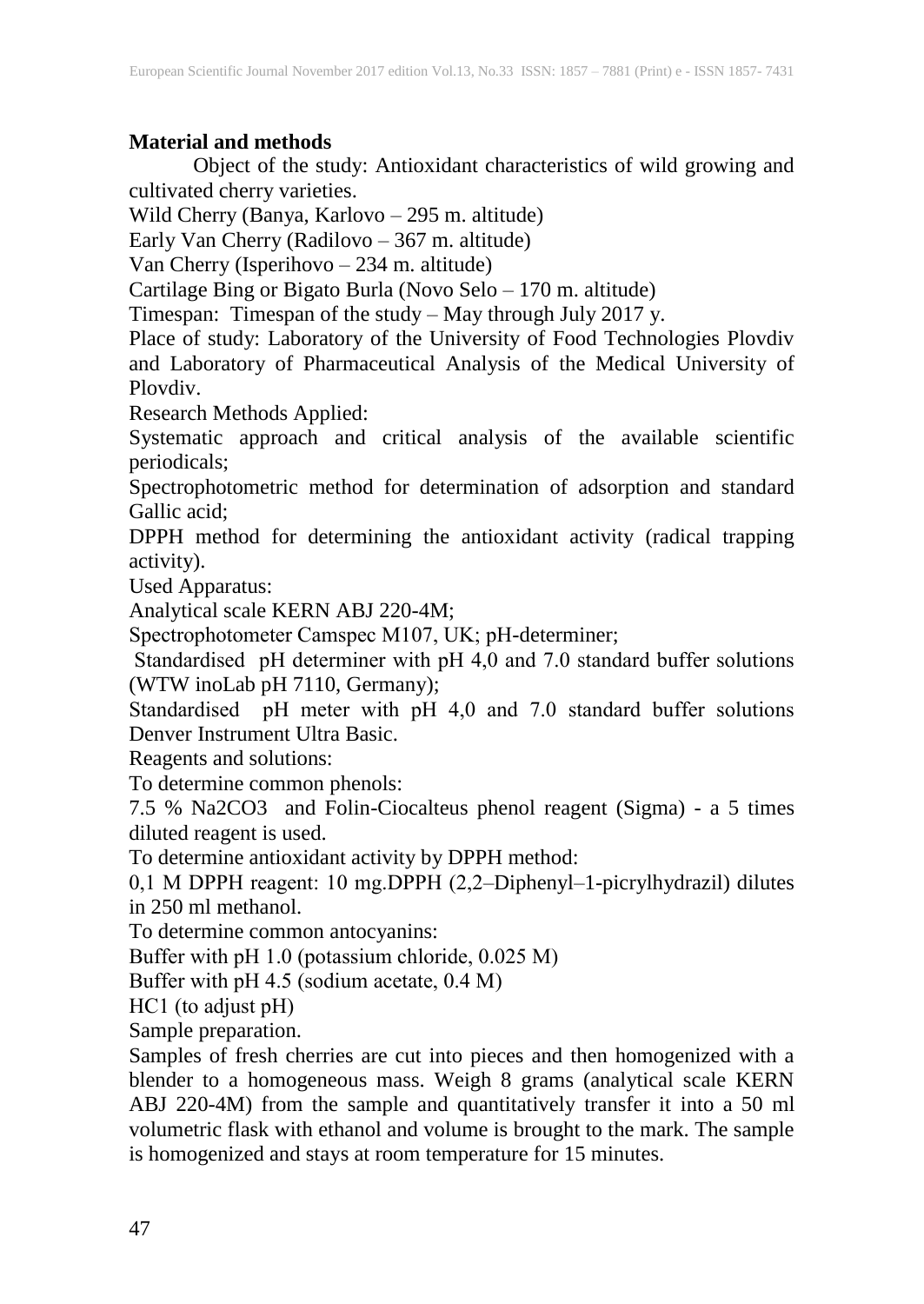#### Analysis Path to determine COMMON PHENOLS

Place 0.2 ml of sample solution in a cuvette then place 1.0 ml of Folin-Ciocalteus phenol reagent (diluted 5 times) and 0,8 ml 7,5% solution of Na2CO3. For control sample, the same reagents were prepared, but instead of 0,2 ml sample there were placed 0.2 ml solvent. The samples thus prepared are kept for 20 minutes at room temperature. Adsorption of the sample is measured spectrophotometrically against a control with wavelength 765 nm (Camspec М107, UK). The amount of common phenols is reported according to a pre-set standard gallon acid right: Y=12,557x - 0.0871.



Calculations: mg GAE / g f.s =  $(VxC)$  / M Where:

GAE – gallic acid equivalent

f.s. – fresh substance, g.

V – volume of the extract, ml.

C - concentration of phenols in the eextract read by standard straight, mg/ml M - weight of extracted plant material, g.

Path of the method for determining the antioxidant activity (radical trapping activity) using DPPH method.

Place in a cuvette 2,85 ml of 0,1 M DPPH after that place 0,15 ml of sample. For the control, the same reagents were prepared but a solvent was placed instead of a sample. Thus prepared samples are kept 15 min at 37 ° C. Adsorption of the sample is measured spectrophotometrically against a control (solvent methanol) at a wavelength of 517 nm (Camspec М107, UK). Antioxidant activity is reported according to a pre - established standard straight Trolox ® (Sigma).

Calculation:

C, m. mol TE/ml = 102.06. I%+0.7954

m. mol TE/ g. fresh weight =  $(VxC) / M$ .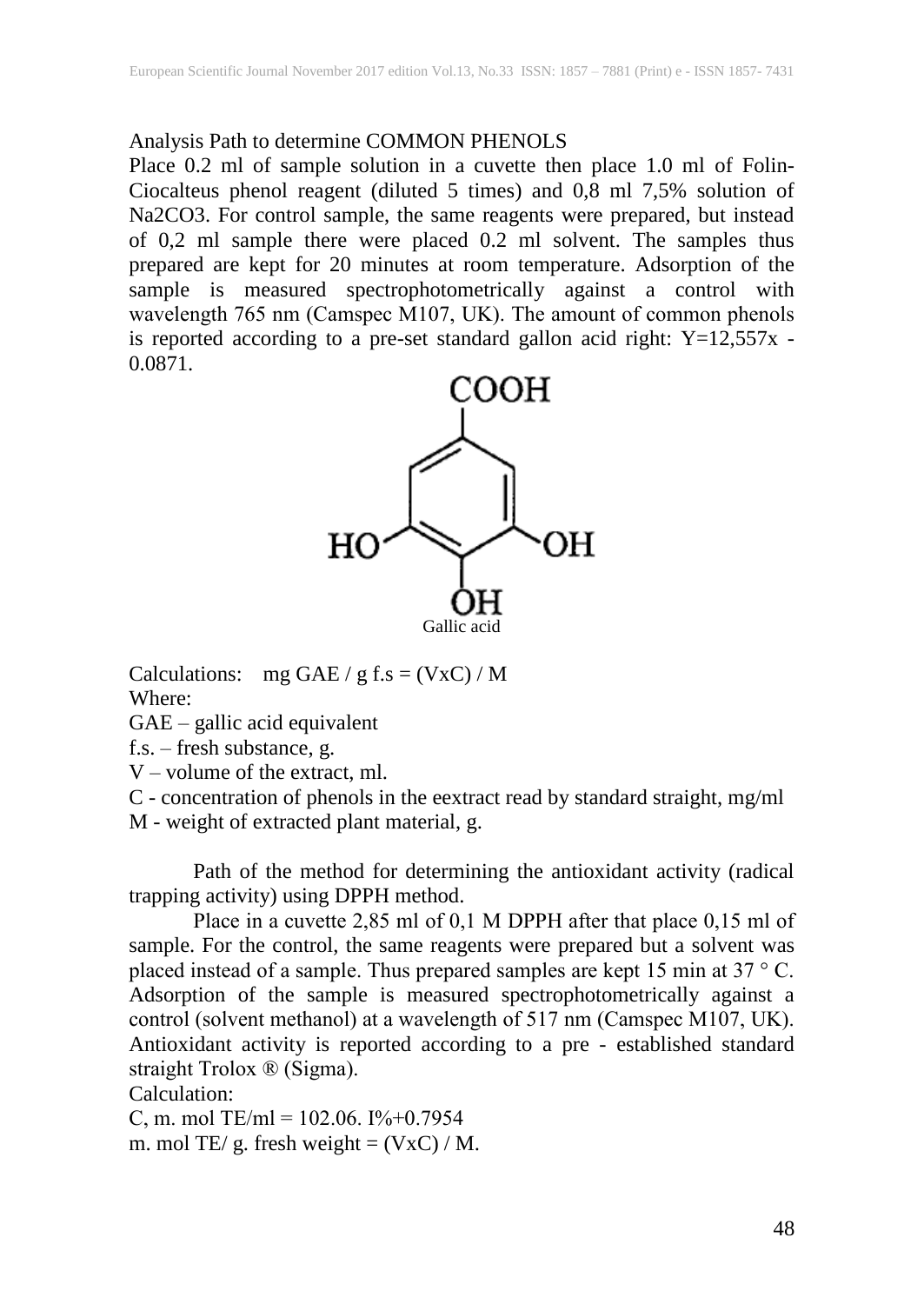Where:

С- concentration, -TROLOX equivalents.

I – percentage inhibition.

А- Absorption.

М – Weight of the sample, g.

V- Volume of the sample, (100 ml).

Path of the analysis to determine COMMON ANTHOCYANINS

(А) buffer with рН 1.0 (potassium chloride, 0.025 М). – Weigh 1,86 g KCl in a cup and add distilled water around 980 ml. Measure рН and correct рН to 1.0  $(± 0.05)$  with HC1 (approximately 6.3 ml). Transfer to a 1 liter volumetric flask and dilute to the mark with distilled water;

(B) Buffer with pH 4.5 (sodium acetate,  $0.4$  M). – weigh 54.43 g CH3C02 Nа х 3 H20 in a cup and add distilled water up to 960 ml. Measure рН and correct pH to 4.5 ( $\pm$  0.05) with HCI (approximately 20 ml). Transfer to a 1 liter volumetric flask.

Determine the absorbance of the sample diluted with рН 1.0 (6 times) with buffer,  $(A)$  and buffer  $(B)$  pH 4,5, as well with 520 nm, as with 700 nm. Diluted test samples are scored against a blank sample filled with distilled water.

Calculate the concentration of anthocyanin pigments expressed as cyanidin-3-glucosidic equivalents as follows:

Anthocyanin pigments (cyanidin-3-glucosidic equivalents, mg / L) =  $(A \times B)$ MW x DF x  $103$ ) / e

where A = (A 520 nm – A 700 nm) pH 1.0 - (A 520 nm – A 700 nm) pH 4.5; MW (molecular weight) =  $449.2$  r/mol for cyanidin-3-glucosidic;

 $DF =$  dilution factor.

 $e = 26900$  molar extinction coefficient in  $\pi$  x mol -1 and cm-1

 $103 =$  conversion factor from g in mg.

## **Results and discussions**

The obtained results of the tested samples are presented in Tables 1 to

4.

**Table 1**. Phenols, anthocyanin, antioxidant activity and pH of Wild Cherry (Banya, Karlovo)

| Indicator                         | Quantity                                    |
|-----------------------------------|---------------------------------------------|
| Common phenols                    | $1,67 \pm 0,02$ mg GAE / g fresh weight     |
| Common anthocyanin                | $0.44 \pm 0.01$ mg / g fresh weight         |
| Antioxidant activity, DPPH method | $16,20 \pm 0,10$ m. mol TE / g fresh weight |
| pH                                | 3.94                                        |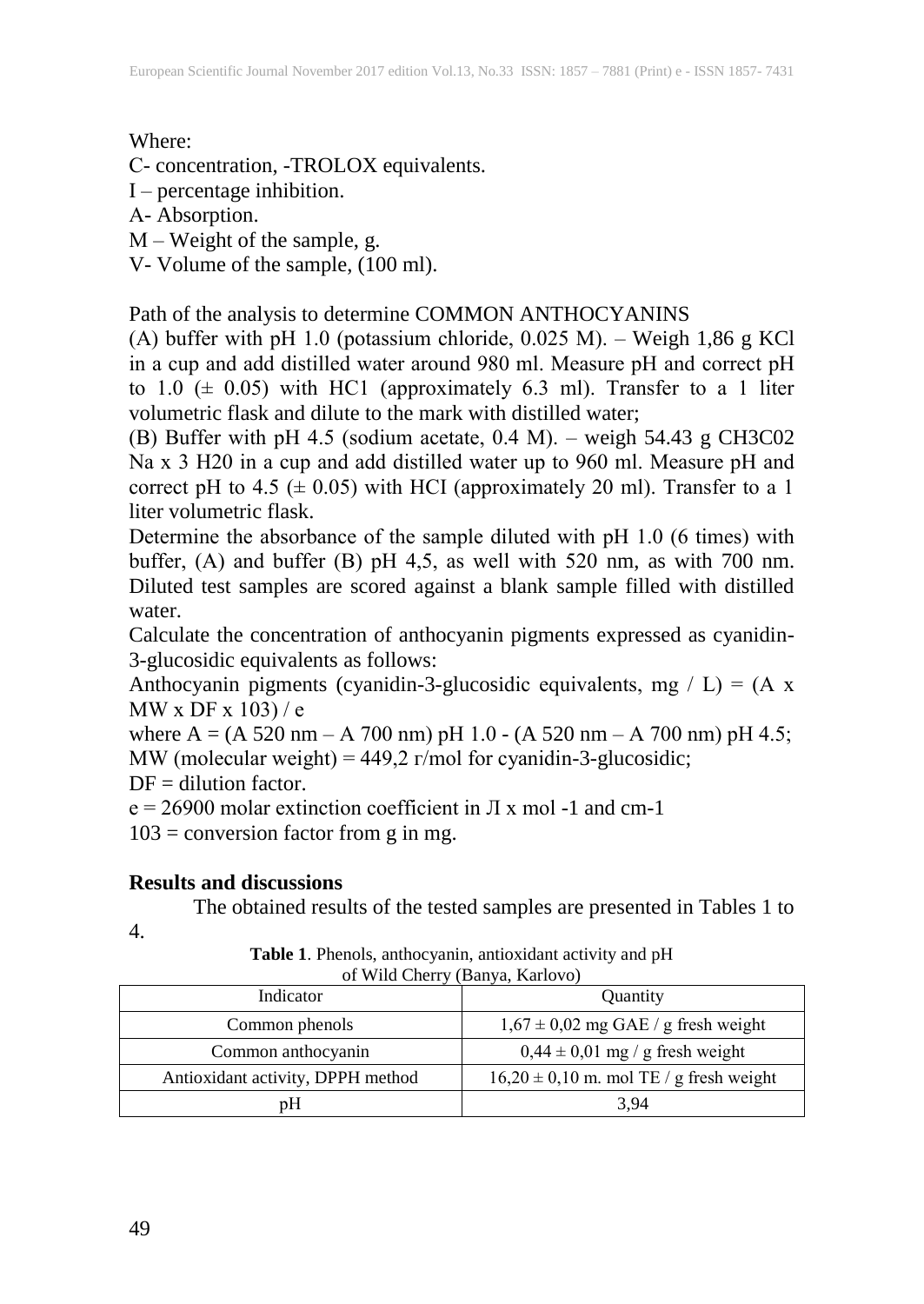| Of the Early Cherry Van (Raditovo) |                                             |
|------------------------------------|---------------------------------------------|
| Indicator                          | <b>Ouantity</b>                             |
| Common phenols                     | $1,15 \pm 0,02$ mg GAE / g fresh weight     |
| Common anthocyanin                 | $0,22 \pm 0,01$ mg / g fresh weight         |
| Antioxidant activity, DPPH method  | $11,17 \pm 0,10$ m. mol TE / g fresh weight |
| pH                                 | 4.19                                        |

**Table 2**. Phenols, Anthocyanin, Antioxidant Activity and pH of the Early Cherry Van (Radilovo)

**Table 3**. Phenols, Anthocyanin, Antioxidant Activity and pH of the Van (Isperihovo)

| Indicator                                                  | Quantity                                                                         |  |
|------------------------------------------------------------|----------------------------------------------------------------------------------|--|
| Common phenols                                             | $0.75 \pm 0.01$ mg GAE/g fresh weight                                            |  |
| Common anthocyanin                                         | $0.05 \pm 0.001$ mg/g fresh weight $(50.0 \pm 1.0)$<br>micro $g/g$ fresh weight) |  |
| Antioxidant activity, DPPH method                          | $9,92 \pm 0,06$ m. mol TE/g fresh weight                                         |  |
| pH                                                         | 3,70                                                                             |  |
| Table 4. Phenols, Anthocyanin, Antioxidant Activity and pH |                                                                                  |  |
| of the Cartilage Bing or Bigato Burla (Novo selo)          |                                                                                  |  |

| of the cardinage $\mathcal{L}_{\text{max}}$ of $\mathcal{L}_{\text{max}}$ is and $(1,0,0,0)$ |                                                                                      |
|----------------------------------------------------------------------------------------------|--------------------------------------------------------------------------------------|
| Indicator                                                                                    | Quantity                                                                             |
| Common phenols                                                                               | $0.57 \pm 0.01$ mg GAE / g fresh weight                                              |
| Common anthocyanin                                                                           | $0.02 \pm 0.002$ mg / g fresh weight $(24.4 \pm 2.0)$<br>micro $g / g$ fresh weight) |
| Antioxidant activity, DPPH method                                                            | $7,88 \pm 0,01$ m. mol TE / g fresh weight                                           |
| рH                                                                                           | 3.97                                                                                 |

The results presented are the mean values of at least three parallel tests.

The total phenols of the samples we studied are in the range of 0.57 to 1.67 mg GAE  $\overline{I}$  g fresh weight.

Total anthocyanin in the samples we tested was in the range of 0.02 to 0.44 mg / g of fresh weight. Antioxidant activity of 7.88 to 16.20 mol TE/g fresh weight pH of 3.70 to 4.19

## **Conclusion**

1. The common phenols show the highest value in the Wild Cherry (Banya, Karlovo) - 1.67 mg GAE / g fresh weight, followed by Early Van Cherry (Radilovo), Van (Isperihovo), Cartilage Bing or Bigato Burla (Novo Selo). This indicator therefore depends on the altitude of the cultivated cherries.

2. The common anthocyanin is highest in the Wild Cherry (Banya, Karlovo), followed by Early Van (Radilovo), Van (Isperihovo) and Cartilage Bing variety or Bigato Burla (Novo selo).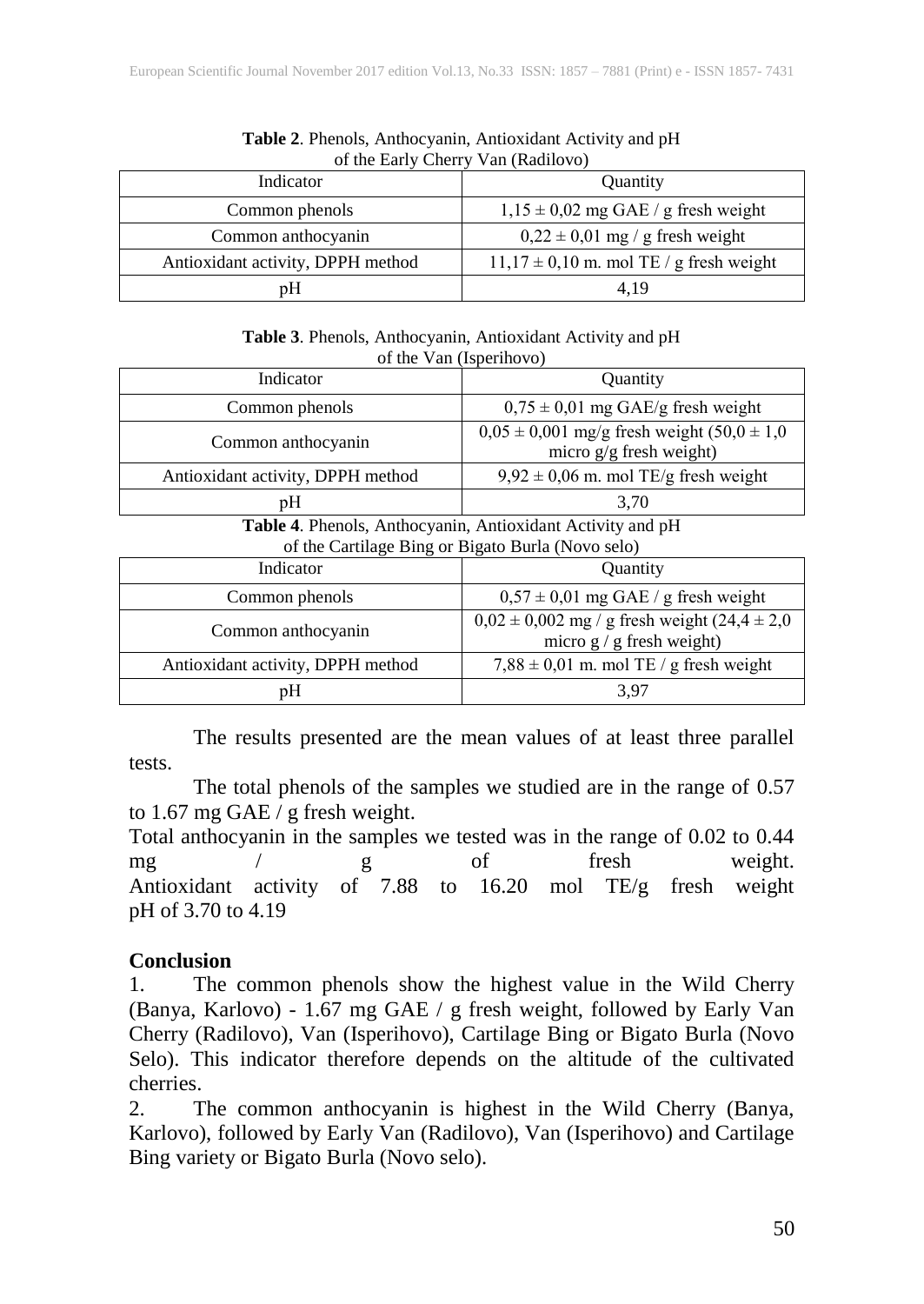Common anthocyanin is highest in early sorts of cultivated cherries. In later ripening varieties of cultivated cherries, the value of common anthocyanin is significantly lower. In addition, this indicator depends on the altitude of the cultivated cherry.

3. The antioxidant activity is highest in the variety Wild Cherry (Banya, Karlovo), Early Cherry Van (Radilovo), Van variety (Isperihovo) and Cartilage Bing variety or Bigato Burla (Novo Selo). Therefore, this indicator depends on the altitude and ripening time of the fruit.

4. The pH indicator is highest at early ripening and rising at high altitude varieties.

5. In the current study of the sorts of cherries there is no direct correlation between the parameters: pH and antioxidant activity.

#### **References:**

- 1. Papanov SI, Zhelev I, Petkova EG, Proichev V, Kuzmanov B, Traykova N et al. (2009) *Feeding habits – risk and protective factor for development of chronic infectious diseases*. Social Medicine;1/2:37-38.
- 2. Petkova EG, Dimitrova Z, Papanov SI, Hadjidekov V.(2011) *Ionizing Radiation – one of the reasons for formation of free radicals.* Archives of The Balkan Medical Union; 46:221-5
- 3. Petkova EG, Dimitrova Z, Papanov SI, Traikova N, Hadjidekov V.(2011) *Ionizing radiation-one of the reasons for formation of free radicals*. Archives of the Balkan Medical Union ; 4:221-6.
- 4. Papanov SI, Ivanov K, Peykova L, Obreshkova DP, Petkova EG.(2011) *Automation, analysis and sterilization of drugs with ultrasound*. Pharmacia; 59:96-102
- 5. Papanov SI, Hadjieva B, Koleva N.(2014) *Rapid-rp hplc method for estimation of captopril from tablet dosage form*; International Journal of Biology, Pharmacy and Allied Sciences;3:317-25.
- 6. Petkova V, Tsvetkova DD, Obreshkova DP, Dimitrov M, Papanov SI, Atanasov P. (2014) *Validization of TLC densitometric method for quality control of amoxicillin in dosage drug products*. World Journal of Pharmacy and Pharmaceutical Sciences ;3:995-1008
- 7. Papanov SI, Georgieva M, Obreshkova DP, Atanasov P.(2014) *Analytical survey comparison of some beta-lactam antibiotics used in practice.* Pharmacia ;61:55-64
- 8. Ivanov K, Ivanova S, Doncheva D, Georgieva M, Pankova S, Zlatkov B et al.(2015) *Analytical Methods for quality and quantity control of energy drinks and food supplements, containing amino acids*. International Journal of Nutrition and Food Sciences;4:14-7